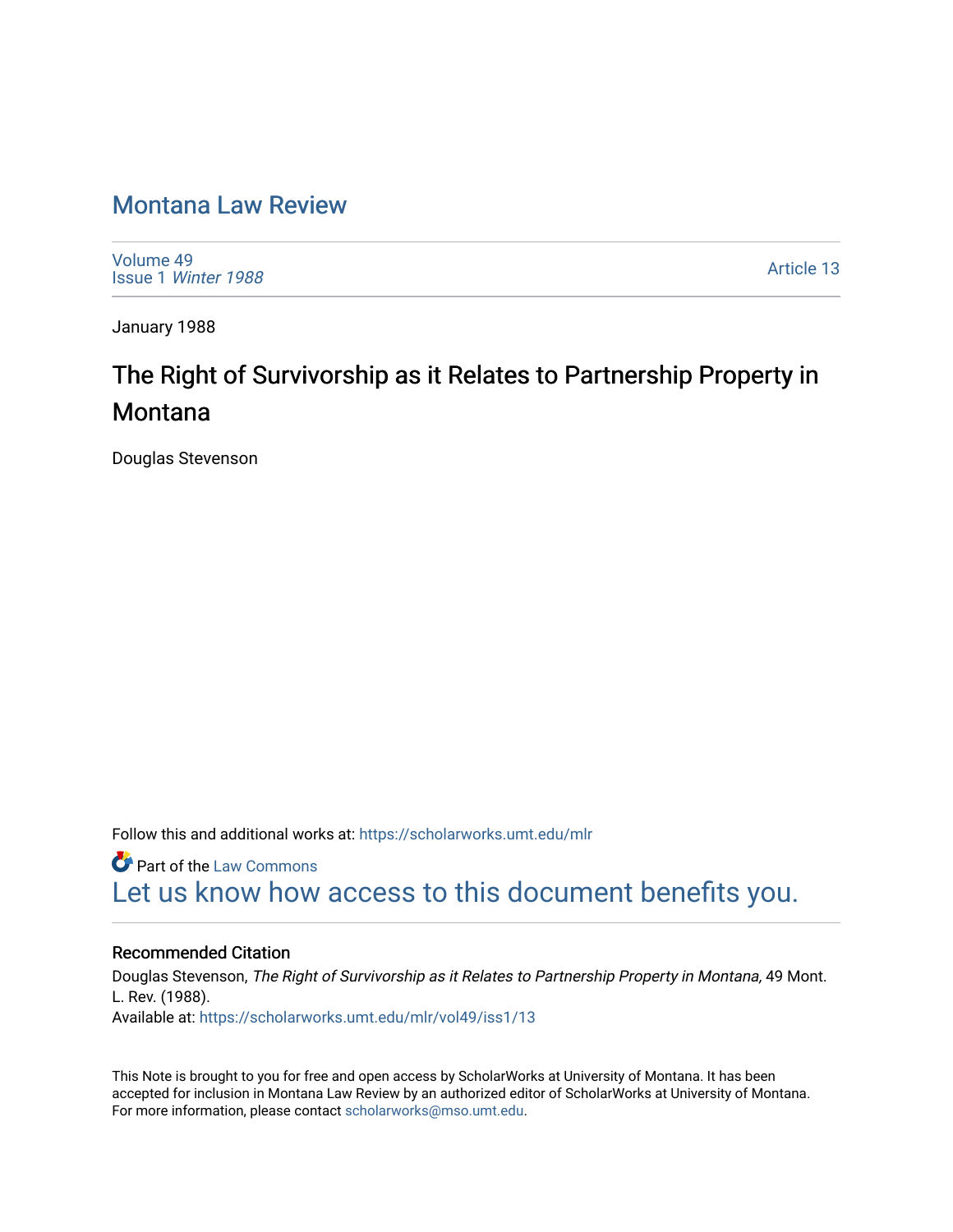## **THE RIGHT OF SURVIVORSHIP AS IT RELATES TO PARTNERSHIP PROPERTY IN MONTANA**

## **Douglas Stevenson**

#### I. **INTRODUCTION**

In fashioning a body of law suited to governing partnerships, the common law courts combined elements of tenancy in common and joint tenancy to create a new form of property ownership.<sup>1</sup> This new common law form of ownership differed from joint tenancy in that it did not include the right of survivorship<sup>2</sup> characteristic of joint tenancy.<sup>3</sup> As partnership law developed in the courts, inconsistencies and insufficiencies in the law also developed, leading to a need for legislation.4

The Commissioners on Uniform State Laws completed original drafting of the Uniform Partnership Act **(UPA)** in 1914." Since then a majority of jurisdictions have enacted the **UPA.8** In 1947 Montana joined this majority **by** enacting the Montana Uniform Partnership Act (Montana **UPA). <sup>7</sup>**The Montana **UPA** has remained relatively unchanged since its original adoption.8 The **UPA** and the Montana **UPA** contain the stated purpose of establishing uniformity in partnership law among the states enacting the **UPA. <sup>9</sup>**

The drafters of the **UPA** included the new form of ownership that evolved under the common law,10 and labelled that new form "tenancy in partnership."<sup>11</sup> Similar to the common law form, tenancy in partnership includes no right of survivorship.12 However,

*<sup>1.</sup>* J. **CRANE & A.** BROMBERG, **CRANE AND BROMBERG ON PARTNERSHIP** § 40(a) at **228-29 (1968).**

<sup>2.</sup> *Id.* § 40(a) at **228.**

**<sup>3.</sup>** "The essential characteristic of a joint tenancy is the right of survivorship." Casagranda v. Donahue, **178** Mont. 479, 483, **585 P.2d 1286, 1288 (1978).**

<sup>4.</sup> **CRANE &** BROMBERG, *supra* note **1,** § 40(a), at **228-29.**

**<sup>5.</sup>** *Id.* § 2, at **13.**

**<sup>6.</sup> UNIF.** PARTNERSHIP **ACT** § **- , 6 U.L.A. 1** (Supp. **I 1987).** The updated table on page **1** of the Pocket Part shows that every state except Louisiana has enacted the provisions of the **UPA.** The District of Columbia, Guam, and the Virgin Islands have also enacted the **UPA.**

**<sup>7.</sup>** The Montana **UPA** can be found at **MONT. CODE ANN.** §§ **35-10-101** to **-615 (1987).**

**<sup>8.</sup>** Only four sections of the Montana **UPA** have been amended since its adoption.

**<sup>9.</sup> MONT. CODE ANN.** § 35-10-104(4) **(1987),** provides: "This chapter shall be so interpreted and construed as to effect its general purpose to make uniform the law of those states which enact it." **UNIF.** PARTNERSHIP **ACT** § 4(4), **6 U.L.A. 16** (1914).

**<sup>10.</sup> CRANE & BROMBERG,** *supra* note **1,** § 40 **(b),** at **230.**

**<sup>11.</sup> MONT. CODE ANN.** § **35-10-502(1) (1987).**

<sup>12.</sup> **MONT. CODE ANN.** § **35-10-102 (2)(d) (1987)** states in part that: "the last surviving partner has no right to possess the partnership property for any but a partnership purpose." Published by ScholarWorks at University of Montana, 1988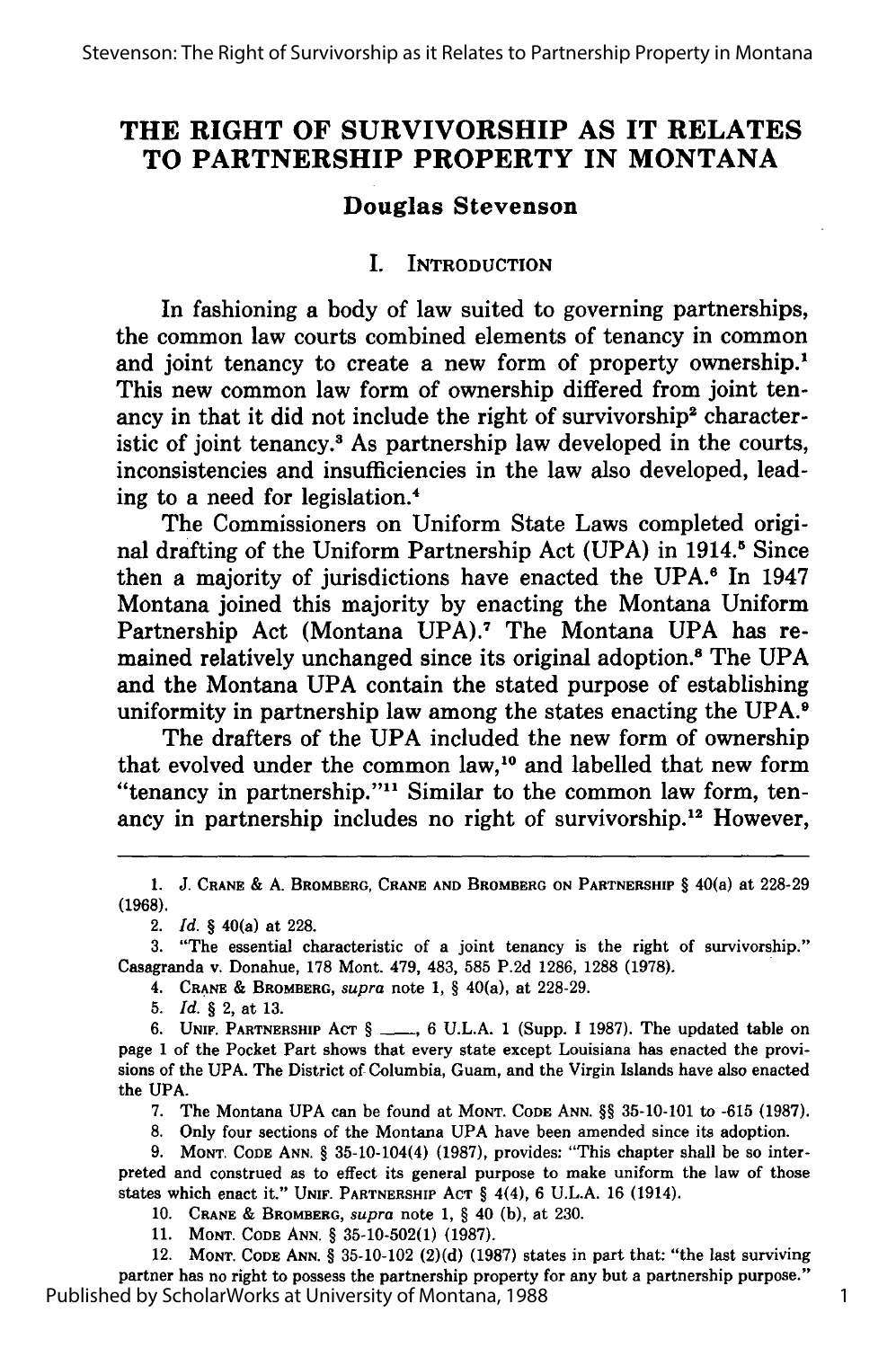this did not completely eliminate the right of survivorship in a partnership setting. According to the Montana UPA, partners hold property acquired with partnership funds as tenants in partnership, "unless the contrary intention appears."<sup>13</sup>

*In re Estate of Palmer14* presented the Montana Supreme Court with the question of what constitutes sufficient evidence of a "contrary intention" by the parties to hold property as joint tenants, rather than as tenants in partnership. Deciding the case without setting down a clear standard for Montana practitioners to follow, the Montana Supreme Court essentially left open this question. This note suggests a possible framework for Montana lawyers handling a similar case.

#### II. **THE FACTS**

William and Robert Palmer were brothers who owned and operated a cattle ranch. In 1947 they opened a checking account together, signing a signature card stating the account was joint tenancy property.15 The brothers used only this checking account in conjunction with their ranch business.16

Commencing in 1949 and continuing until Robert's death the Palmers operated their ranch as a partnership named "Palmer Brothers."<sup>17</sup> William married and had a son, Brad Palmer, who also participated in the ranch operation.18 William and Robert added Brad's name to the checking account used by the partnership.19 They made no other change in the signature card for the checking account at that time.20

The Palmers branded the cattle on their ranch with two brands.21 The brothers originally registered the first brand to Wil-

16. *Id.*

198

17. Id. at  $\_\_\_\$  708 P.2d at 243. There was no written partnership agreement between the brothers. However, Montana law does not require a written agreement to form a partnership. See, e.g., Truck Ins. Exch. v. Industrial Indem. Co., \_\_\_\_ Mont. \_\_\_\_, 688 P.2d 1243 (1984); Walsh v. Ellingson Agency, 188 Mont. 367, 372, 613 P.2d 1381, 1384 (1980).

18. Appellant's Brief at 22 (available in the State Law Library in Helena); *Palmer,* **-** Mont. \_\_, 708 P.2d at 242.

20. Appellant's Brief at 9; *Palmer*, **\_\_\_**, Mont. \_\_\_\_, 708 P.2d 242.

21. *Palmer*, \_\_\_\_ Mont. at \_\_\_\_, 708 P.2d at 249. Under Montana law there is a presumption of ownership of cattle by the owner of the brand they have been marked with. **MONT. CODE ANN.** § **81-3-105 (1987)** in part provides: "the certificate [recording ownership of

**<sup>13.</sup> MONT. CODE ANN.** § 35-10-203(2) (1987) provides: "Unless the contrary intention appears, property acquired with partnership funds is partnership property." **MONT. CODE ANN.** § 35-10-502(1) (1987) provides: **"A** partner is co-owner with the other partners of specific partnership property holding as a tenant in partnership."

<sup>14.</sup> **-- Mont. -- , 708 P.2d 242 (1985).** 

<sup>15.</sup> *Id.* at \_\_\_\_, 708 P.2d at 248.

<sup>19.</sup> *Palmer* at **\_\_,** 708 P.2d at 248.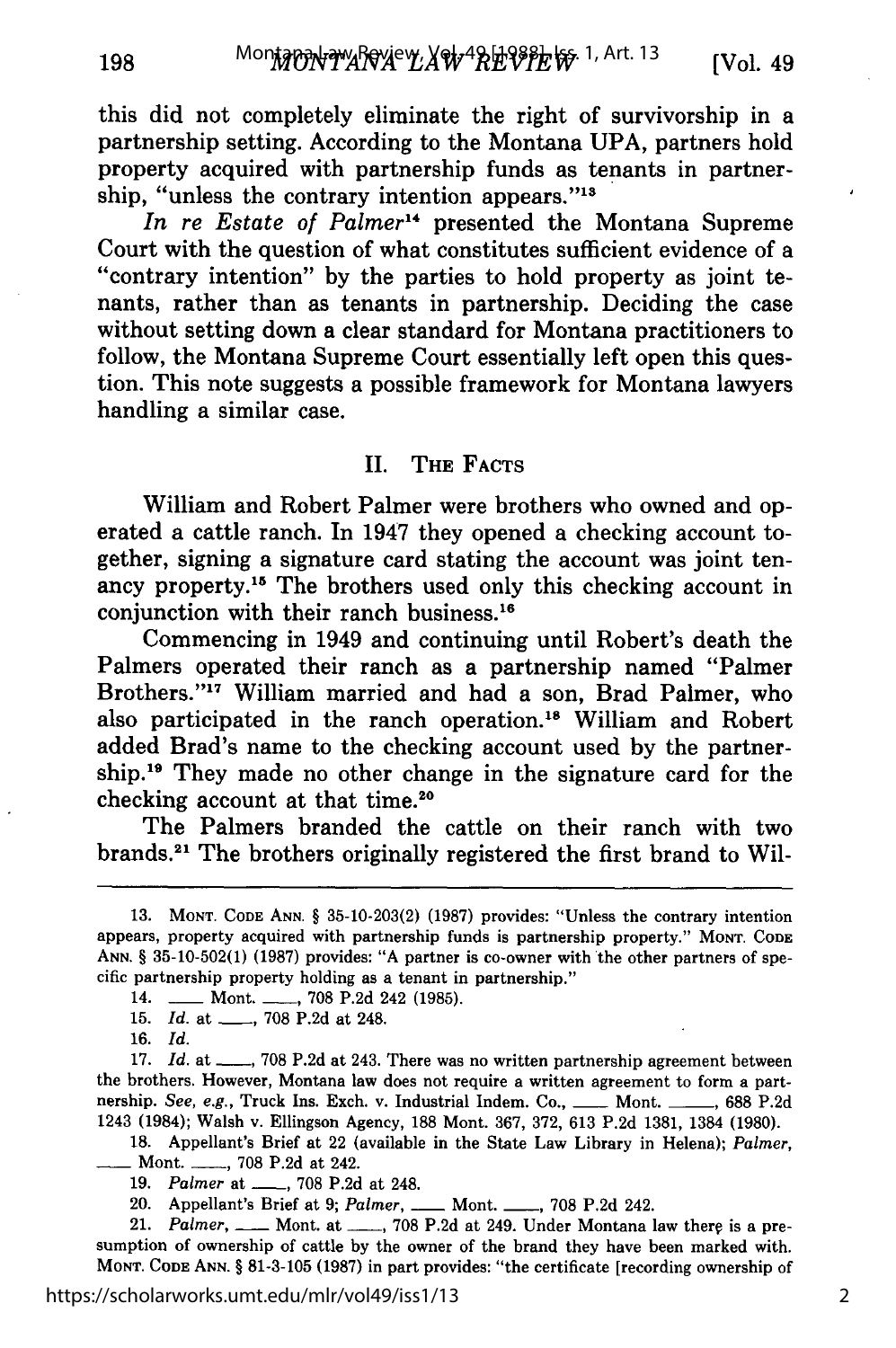liam and Robert.<sup>22</sup> In 1971 they re-registered that brand, changing the ownership to William or Robert.<sup>23</sup> The second brand was originally registered to William *or* Robert.<sup>24</sup>

In **1979,** William opened a brokerage account with Merrill Lynch.<sup>25</sup> William used funds from the partnership checking account to establish this brokerage account.<sup>26</sup> The brokerage firm records disclosed the account as belonging solely to William. However, Robert signed an "Authorization to Transfer Customer's Segregated Funds" as a joint tenant, thus giving control over the funds in the brokerage account to Robert as well as William.<sup>28</sup>

The partnership also utilized other assets, most notably real property. 29 Title to the real property was held **by** William and Robert as tenants in common.<sup>30</sup>

Robert married Constance in 1979.<sup>31</sup> He died two years later, leaving Constance as his sole heir.<sup>32</sup> As personal representative of Robert's estate, Constance petitioned the court for division of the real property.<sup>33</sup> The trial court ordered the property sold and the proceeds divided.34 This decision was affirmed **by** the Montana Supreme Court in *Palmer v. Palmer.35* As a result, Constance received one half of the value of the real property.36

During the probate of Robert's estate, Constance maintained that William and Robert owned the checking account, brokerage account, brands and cattle as tenants in partnership and therefore ownership of Robert's share should pass to her **by** inheritance.37

23. *Id.*

24. Appellant's Brief at 4. On this point, **by** not differentiating between the registration of the two brands, the court stated the facts differently than presented **by** the parties.

25. *Palmer, \_\_* Mont. at **- ,** 708 P.2d at 243.

26. *Id.* at \_\_\_\_, 708 P.2d at 250.

27. *Id.*

28. *Id.*

29. Appellant's Brief at 19.

- 30. *Id.*
- 31. *Palmer*, <u>**1** Mont. at **1** 708 P.2d at 243.</u>

32. *Id.*

- 33. Palmer v. Palmer, 202 Mont. 182, 183, 657 P.2d 92, 92 (1983).
- 34. *Id.* at 183, 657 P.2d at 92.
- 35. *Id.* at 184, 657 P.2d at 93.
- 36. Appellant's Brief at 23; *Palmer, \_\_* Mont. \_\_, 708 P.2d 242.
- 37. *Palmer.* **-** Mont. at **\_ .** 708 P.2d at 243.

Published by ScholarWorks at University of Montana, 1988

a brand] is also prima facie evidence that the person, firm, or corporation entitled to use the mark or brand is the owner of all animals on which it appears in the position and on the species of animal stated in the certificate." This point is further discussed in Marshall v. Minlschmidt, 148 Mont. 263, 270, 419 P.2d 486, 490 (1966): "A corollary to this statutory rule, that prima facie, one is the owner of cattle bearing his recorded brand is that prima facie the owners of the recorded brand have the same interest in the cattle bearing their brand as is indicated **by** the brand record."

<sup>22.</sup> *Palmer*, <u>**-- Mont.** at **---,** 708 P.2d at 249.</u>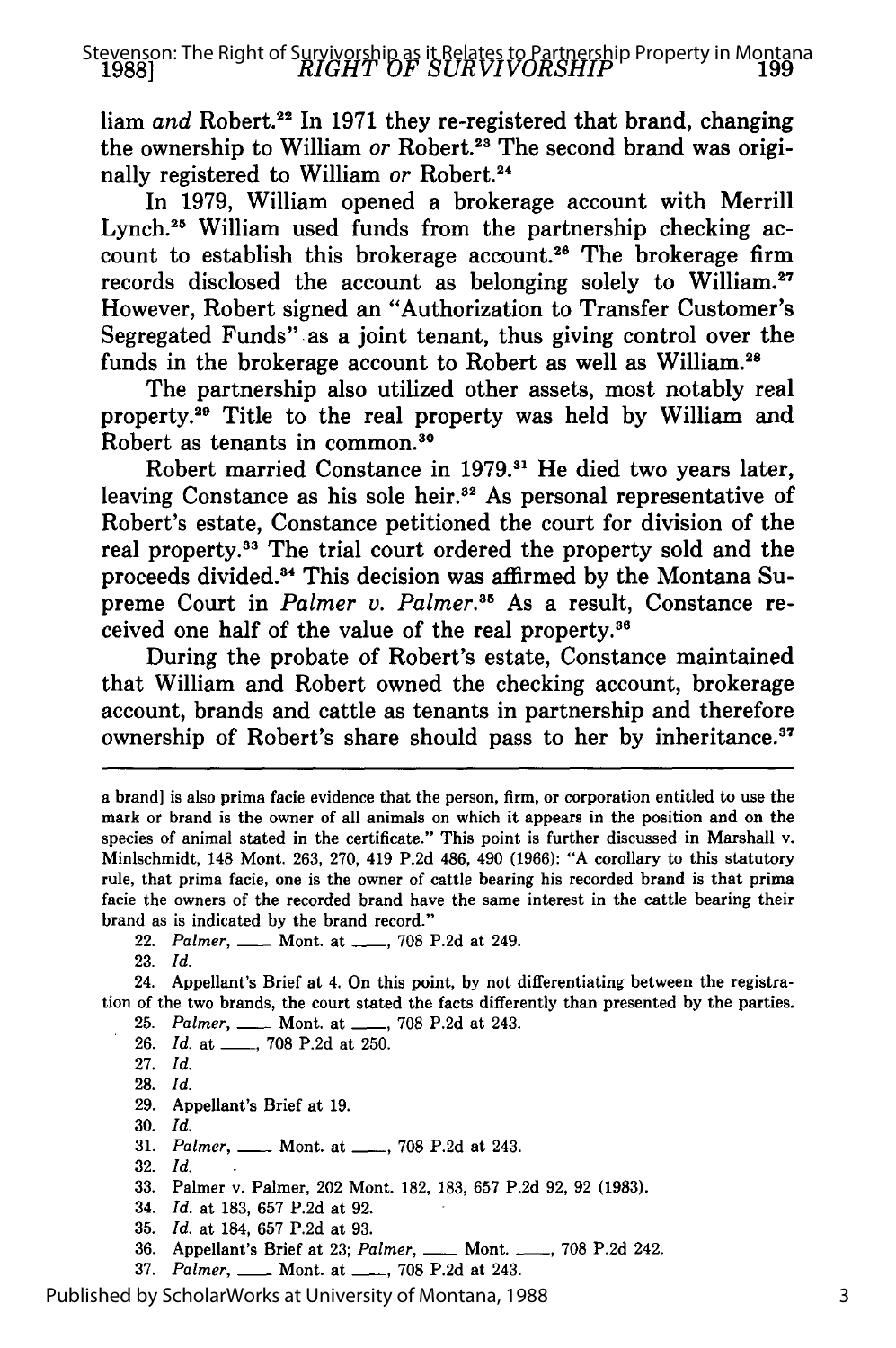William maintained that he and Robert owned the assets as joint tenants and, therefore, ownership should pass to him by right of survivorship.<sup>38</sup> The trial court held that William and Robert owned all these assets as tenants in partnership. From this decision William appealed.<sup>39</sup>

#### III. **THE** COURT'S TREATMENT

In *Palmer,* the Montana Supreme Court began by stating that the provisions of the Montana UPA controlled the ownership of the property.<sup>40</sup> With little Montana case law to utilize in interpreting the UPA, the court looked to the historical background of partnership law citing three treatises published in the nineteenth century.4'

From these historical sources the court extracted the predominant common law rule prior to the twentieth century, that "legal title alone could not control."<sup>42</sup> The court then set out, without discussion, various relevant provisions of the UPA.<sup>43</sup> With this background, the court considered the ownership of the items of property in question: the checking account, brands, cattle and brokerage account.<sup>44</sup>

As noted by the court, the Montana UPA provides that property acquired with partnership funds is owned by tenancy in partnership unless a contrary intention is shown.<sup>45</sup> William maintained that the signature card of the checking account, stating the parties were joint tenants, showed the necessary contrary intent.<sup>46</sup> Constance contended that the account consisted exclusively of partner-<br>ship funds and served as the only partnership checking account.<sup>47</sup> The court followed the common law rule that, in a partnership, the form of ownership was disregarded.<sup>48</sup> Applying that rule to interpret the relevant Montana UPA provisions, the court found no sufficient evidence of intent by the parties to hold the property other than by tenancy in partnership.49

38. *Id.* 39. *Id.* at \_\_\_, 708 P.2d at 244. 40. *Id.* 41. *Id.* at \_\_\_, 708 P.2d at 244-46. 42. *Id.* at \_\_\_, 708 P.2d at 246. 43. *Id.* 44. *Id.* at \_\_\_\_, 708 P.2d at 247-50. 45. MONT. CODE ANN. § 35-10-203(2) (1987). 46. *Palmer,* **-** Mont. at \_, 708 P.2d at 248. *See also,* Appellant's Brief at 8. 47. *Palmer*, <u>\_\_\_\_</u> Mont. at \_\_\_\_, 708 P.2d at 248. 48. *Id.* at \_\_\_, 708 P.2d at 249. 49. *Id.*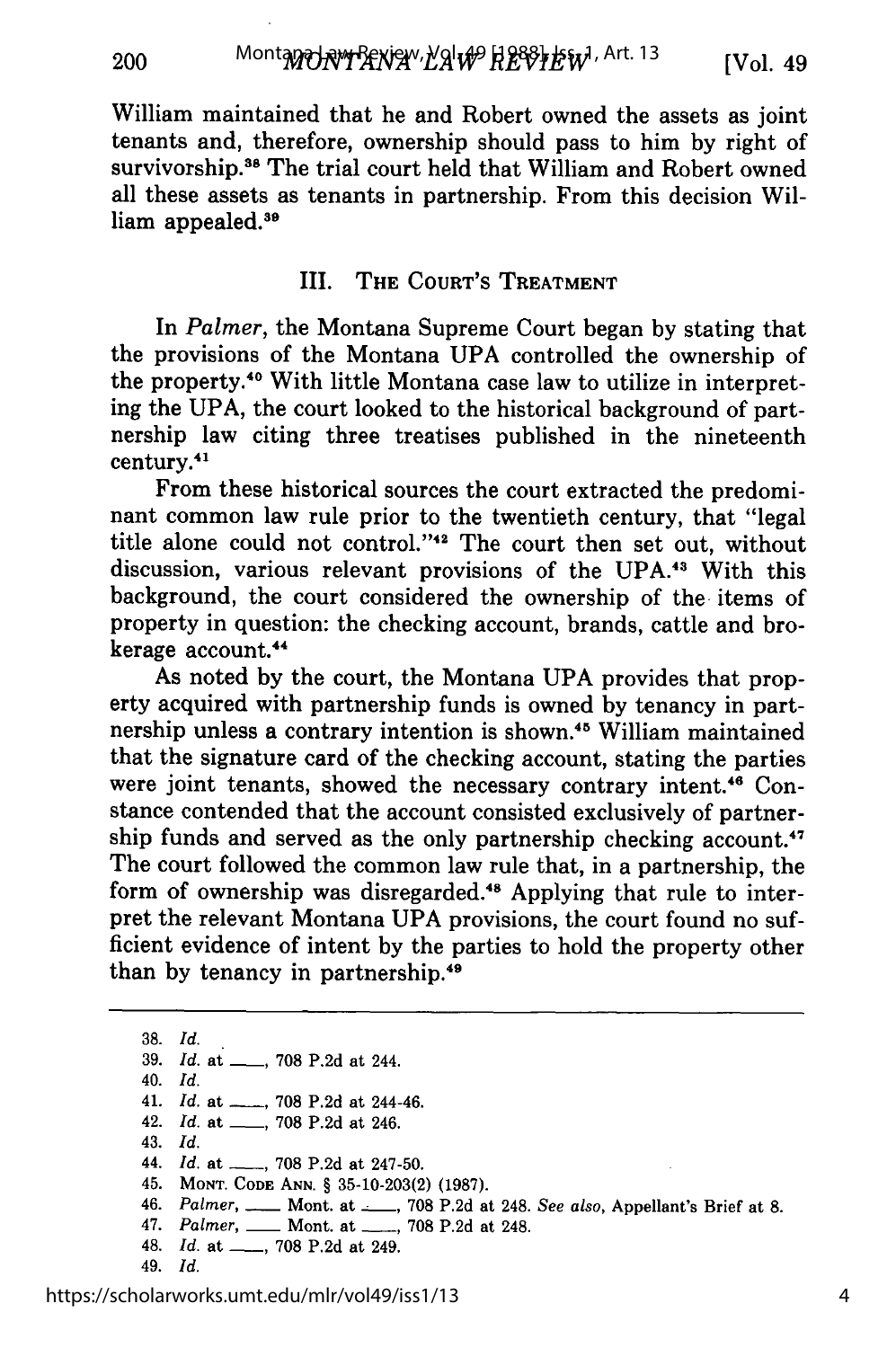*RIGHT OF SUR VIVORSHIP* **1988]** Stevenson: The Right of Survivorship as it Relates to Partnership Property in Montana

Still relying on the nineteenth century treatises to interpret the Montana **UPA,** the court in turn addressed the question of ownership of each of the remaining assets. Having decided that the checking account was held **by** tenancy in partnership the court concluded that the other assets were likewise held **by** tenancy in partnership. 50 The court held that William had not produced any credible evidence to show a contrary intention sufficient to overcome the presumption of tenancy in partnership.<sup>51</sup>

As a result of the court's decision Constance Palmer received one-half of the checking account, cattle, and brokerage account of Palmer Brothers. The dissent to *Palmer* suggests that "uncertainty and doubt" concerning property ownership will also follow as a further result of the decision.<sup>52</sup>

#### IV. ANALYSIS

The reasoning in *Palmer* is based largely upon the belief that the UPA merely codifies the historical authority that preceded it. The court relied on pre-UPA authority in making its determination,<sup>53</sup> ignoring relevant post-UPA cases and treatises.<sup>54</sup> While the authors cited by the court had a major impact upon the formation of the laws of partnership,55 it does not necessarily follow that these older authorities can be used to properly interpret the UPA. As stated by Professor Crane, a leading commentator on partnership law:

The assertion [that the UPA merely codifies the common law] is sometimes used as an excuse for ignoring the Act and invoking inconsistent prior precedent. This is an old common law technique for undermining statutes and has little to recommend it. In many respects, depending on a jurisdiction's version of the common law, the Act does merely codify. But in many others, particularly those centering on property and creditors' rights, it makes major changes.<sup>56</sup>

The Montana UPA included these major changes, allowing

51. *Id.*

52. *Id.* at \_\_, 708 P.2d at 251 (Turnage, C.J., dissenting).

53. *See, e.g., Palmer, \_\_* Mont. at **-** , 708 P.2d at 249.

**55. S. ROWLEY, ROWLEY ON PARTNERSHIP** § 1.1, at 8 (1960). Rowley lists Story and Collyer, both cited in *Palmer,* as **having** had a strong influence in shaping partnership law.

**56. CRANE & BROMBERG,** *supra* note **1,** § 2 at **13.**

Published by ScholarWorks at University of Montana, 1988

<sup>50.</sup> *Id.* at \_\_\_, 708 P.2d at 250.

<sup>54.</sup> *Palmer*, \_\_\_ Mont. at \_\_\_, 708 P.2d at 252 (Morrison, J., dissenting). "At the time that majority's treasured treatises were published, Blacks were chattels and women could neither own nor convey real estate. **I** find it useful to examine some cases decided in this century."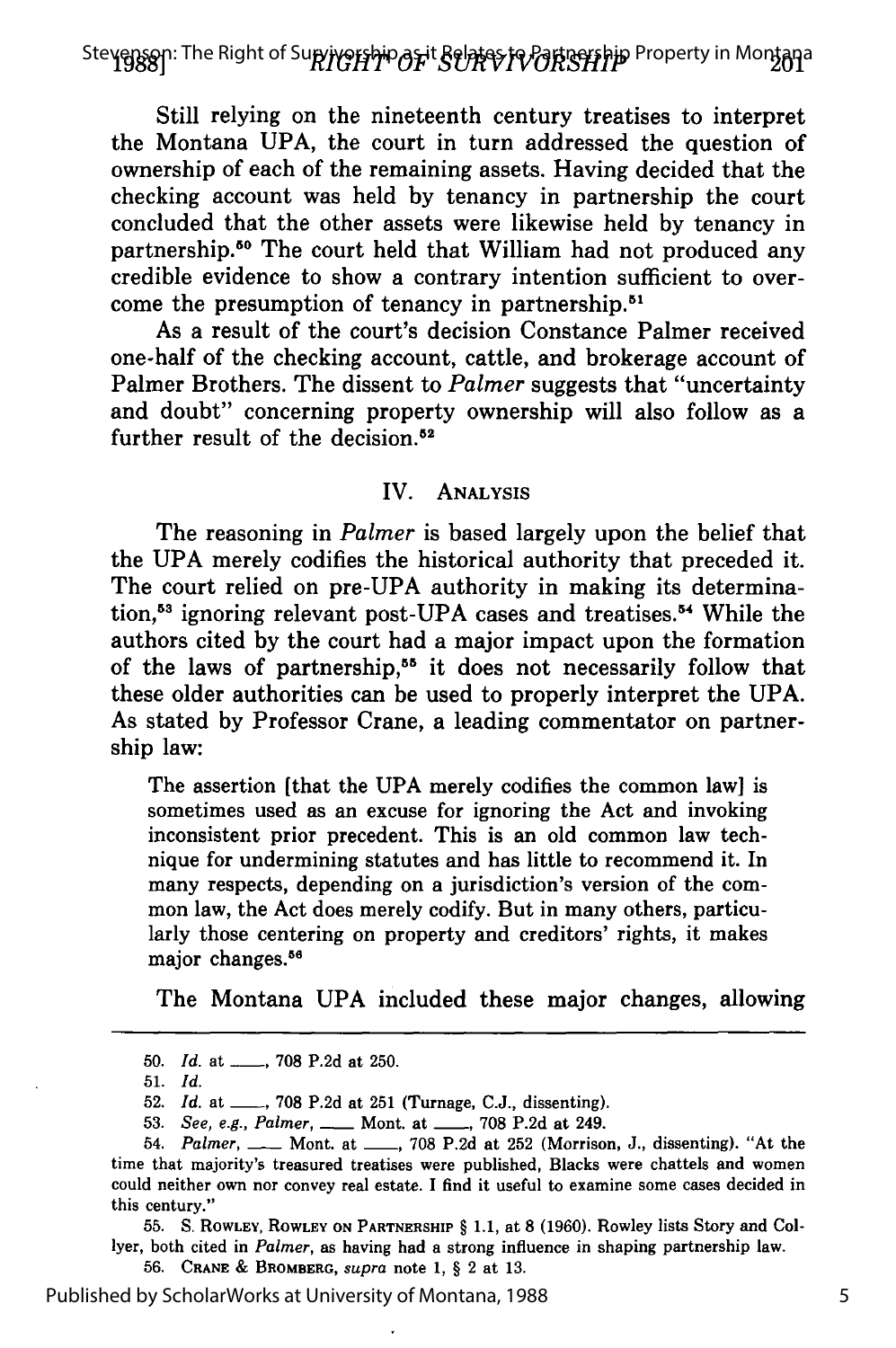partners to hold partnership property other than by tenancy in partnership when that intention appears. Following the common law rule that disregards the form of ownership, the *Palmer* court virtually eliminated any method of establishing such a contrary intention.<sup>57</sup> This reliance on outdated authority flawed the court's reasoning. By looking to case law actually interpreting the UPA,<sup>58</sup> the court may have reached a different result.59

For example, in *Block v. Schmidt*,<sup>60</sup> the Michigan Supreme Court addressed a case factually similar to *Palmer."1* In *Block,* two brothers engaged in a partnership farming operation that continued for a number of years. They held the partnership checking account in joint tenancy. In addition, they held title to the land as joint tenants. The court in *Block* gave effect to the joint tenancies of the checking account and the land, as they showed intentions contrary to holding the property in partnership.<sup>62</sup>

Clearly, the intent of the partners is the central issue in determining the form of ownership under the UPA. Therefore, this analysis will focus on the various means of establishing the partners' intent: Agreements between the partners, source of funds, record title, other evidence of intent, and fraud, mistake and estoppel.

#### A. *Agreements Between the Partners*

The court in *Palmer* stated that assets are held by tenancy in partnership if used in the partnership or acquired with partnership funds.<sup>63</sup> However, modern authority on partnership law generally disagrees with that contention, giving more weight to agreements

<sup>57.</sup> Perhaps a different result would have been reached if the parties expressed their intention of passing the assets by survivorship at the death of one partner in a written partnership agreement. However, Montana law allows partnerships to be formed absent a written agreement. *See supra* note 17. It would seem that the court should not discriminate against parties who form partnerships by means other than a written agreement.

<sup>58.</sup> Unless otherwise indicated the cases herein were decided following the adoption of the UPA by the state whose court decided the case.

<sup>59.</sup> *Palmer, \_\_* Mont. at **-** , 708 P.2d at 253 (Morrison, J., dissenting). "I have been unable to find any American cases in the last 100 years that support the majority's position here."

<sup>60. 296</sup> Mich. 610, 296 N.W. 698 (1941).

<sup>61.</sup> *Block* is factually distinguishable from *Palmer* in that real property was also involved. The *Palmer* court based its analysis upon rules relating to ownership of real property by partnerships, and then reasoned that the same rules applied to personal property. *Palmer,* **-** Mont. at **- ,** 708 P.2d 246. Therefore *Block* is also helpful to demonstrate that the provisions of the UPA discussed herein apply to real and personal property alike. *See also,* Estate of Allen, 239 N.W.2d 163 (Iowa 1976).

<sup>62. 296</sup> Mich. 610, 620, 296 N.W. 698, 702 (1941).

<sup>63.</sup> *Palmer,* **-** Mont. at **- ,** 708 P.2d at 249.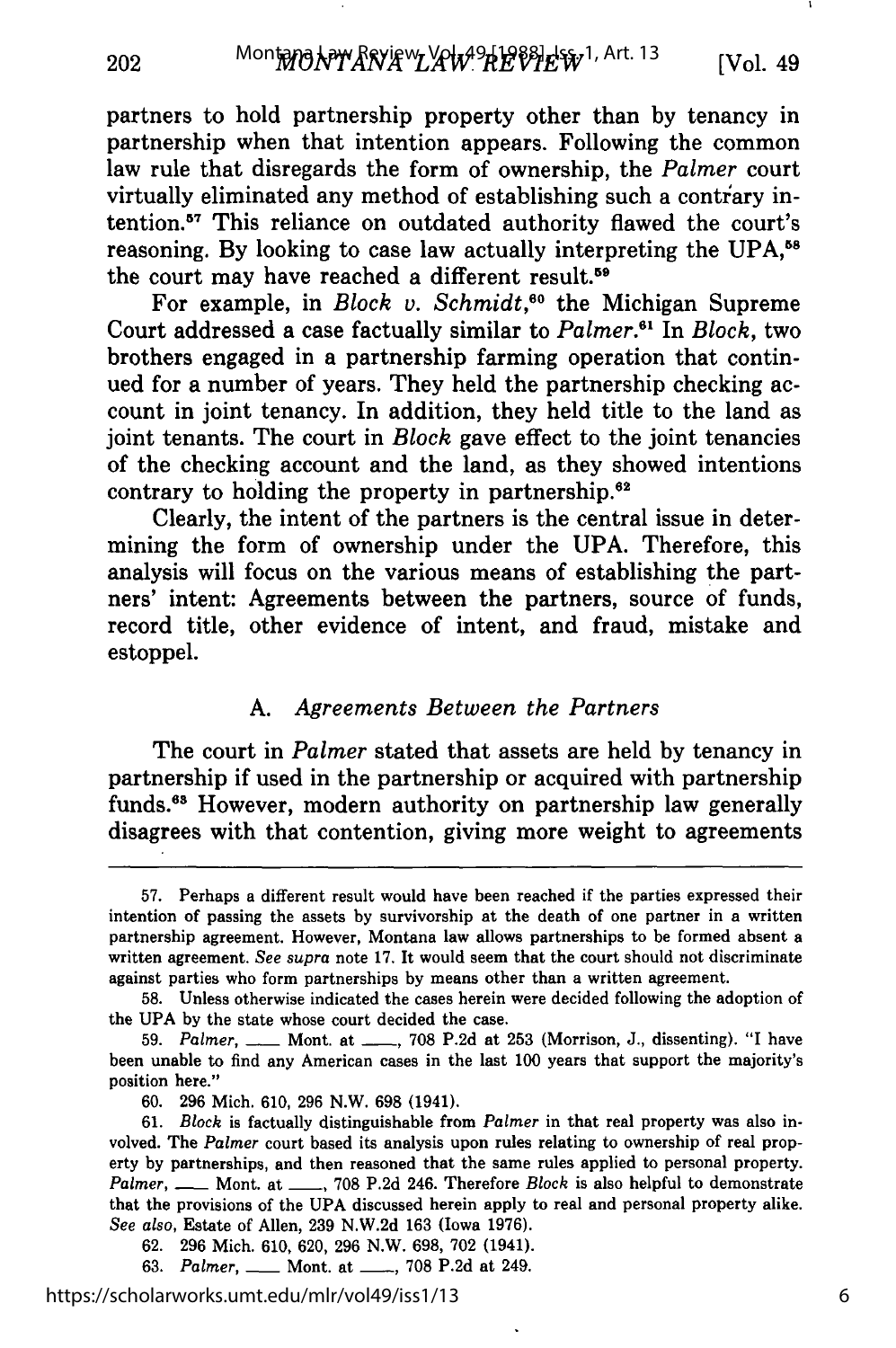St**eys**ason: The Right of **Survivorship as it Relates to Partner**ship Property in M**onta**na<br>-

## between the partners. As Professor Crane explains:

The partners can decide what shall and shall not be partnership property. Their decision binds creditors and third persons unless overridden by rules of estoppel or apparent ownership.. . . Often there will be a specific written agreement that expresses their intent beyond any reasonable doubt. . **.** . All too frequently, however, there is no such agreement, a dispute arises, and the problem must be settled by inferring their intent from their behavior. . **.** . Thus, possession or use is not very significant because of the tendency to mix personal and partnership affairs, especially in family firms.<sup>64</sup>

As Professor Crane suggests, the best evidence of intent is a written agreement between the partners. The Florida Supreme Court addressed such a situation in *Hirsch v. Bartels. <sup>5</sup>*In *Hirsch a* written partnership agreement provided that at the death of one partner the assets of the business would pass to the remaining partners by survivorship. The court held that this agreement constituted an expression of a contrary intention sufficient to defeat a claim for a share of the assets by an heir of a deceased partner.<sup>66</sup>

The more difficult situation occurs, as in *Palmer,* where the partners have no written partnership agreement, and one partner has died. In *Bailes v. Bailes* the Arkansas Supreme Court addressed such a situation.<sup>67</sup> In that case, the court found an oral partnership agreement concerning a dog food business. The *Bailes* court determined that the assets in question, including checking accounts used in the business, were partnership assets. The court upheld the right of partners to make agreements allowing the deceased partner's share of the partnership to pass by survivorship to the surviving partners.<sup>68</sup> In addition, the court stated that the agreement need not be in writing, if supported by sufficient evidence of the partners' intent.<sup>69</sup> Included in the supporting evidence in *Bailes* was the joint tenancy signature cards of the partnership checking accounts.

The dissent to *Palmer* cited both *Hirsch and Bailes* as authority for enforcing the survivorship rights of the joint tenants in *Palmer.70* While the majority in *Palmer* did not choose to follow these cases, they remain available as valid authority for a similar

- 69. *Id.* at 391-92, 549 S.W.2d at 71.
- 70. *Palmer,* **-** Mont. at **-** , 708 **P.2d** at **253** (Morrison, **J.,** dissenting).

Published by ScholarWorks at University of Montana, 1988

<sup>64.</sup> **CRANE,** *supra* note 1, § 37(a), at 203.

<sup>65. 49</sup> So. 2d 531 (Fla. 1950).

<sup>66.</sup> *Id.* at 532.

<sup>67. 261</sup> Ark. 389, 549 S.W.2d 69 (1977).

<sup>68.</sup> *Id.* at 396, 549 S.W.2d at 73.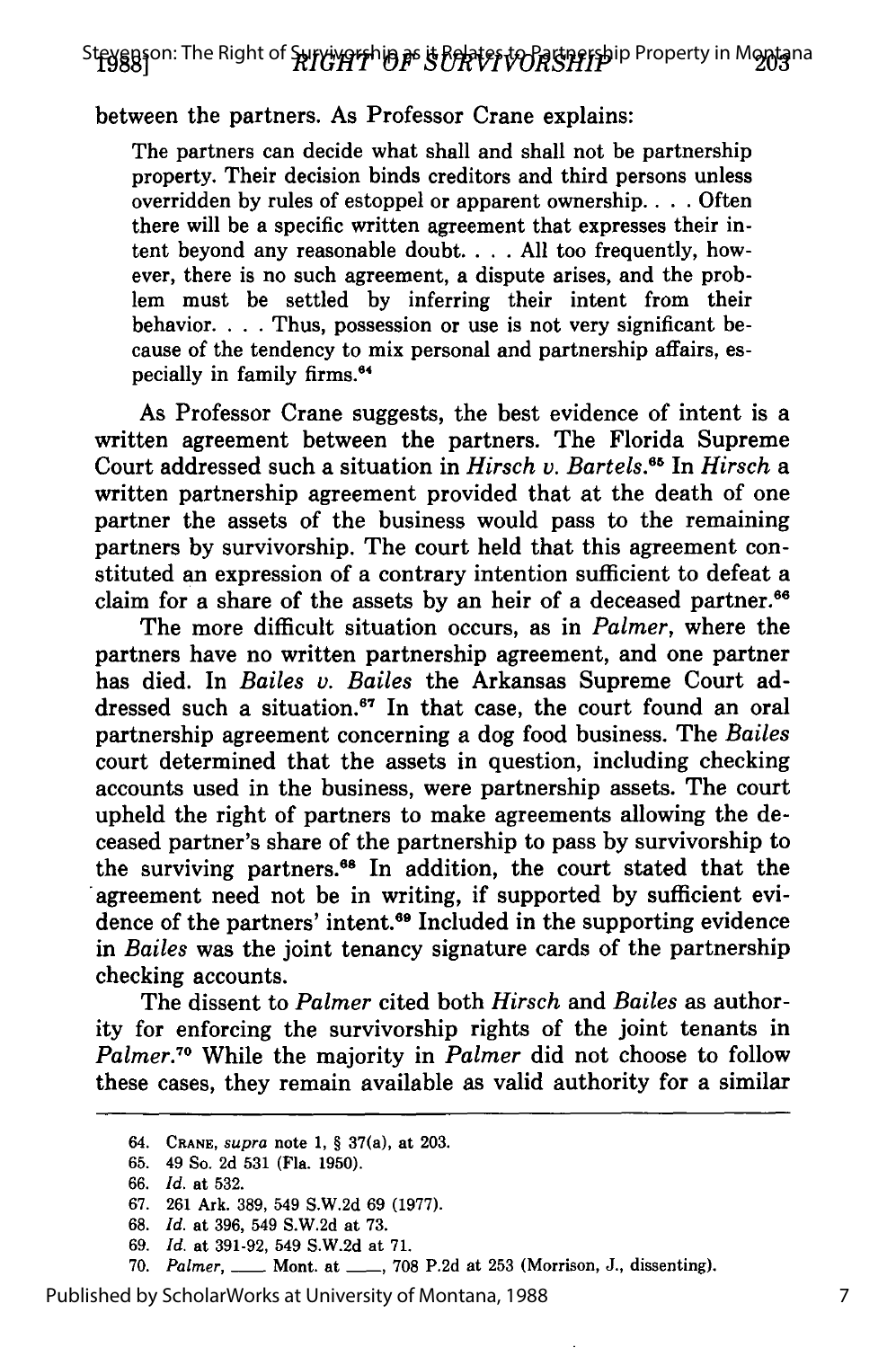case.

## B. *Source of Funds*

Relying on pre-UPA authority to determine ownership, the court in *Palmer* looked solely to the source of funds used to acquire the property. Under the UPA there exists a presumption of ownership from the source of funds used to acquire the property."1 But this presumption from source of funds is not conclusive, and courts have generally enforced the parties' contrary intent when it is expressed. $72$ 

In *Cave v. Cave,73* the New Mexico Supreme Court held that the partners could use partnership funds to purchase assets they would own as joint tenants. The joint tenancy assets, Treasury bonds in that case, could pass by survivorship. The court stated that: "Even if the brothers were partners, they could purchase property from partnership assets to be held in joint tenancy. We have no trouble in concluding that these bonds were held in joint tenancy with right of survivorship and became the sole property of the survivor.''74

So, while the general rule is that the source of funds used to purchase an asset creates a presumption of the ownership of the asset, a party may rebut that presumption. The presumption becomes more helpful, however, when the asset in question is not of a type that has recorded ownership or title, and there is little other evidence of intent.

## C. *Record Title*

Certain types of property have a corresponding record of ownership. When the record suggests ownership other than by the partnership, the intent expressed in the record creates a presumption against ownership by tenancy in partnership. Professor Crane states this presumption as follows:

If the property is a kind which has a record title (such as real estate, motor vehicles or stock certificates) or is carried in a given name (like a checking account or savings account), there is presumption of some vigor that the named owner is the beneficial  $over.^{75}$ 

**<sup>71.</sup> MONT. CODE ANN.** § 35-10-203(2) (1987).

<sup>72.</sup> **CRANE** & **BROMBERG,** *supra* note 1, § 37(c), at 208; **ROWLEY,** *supra* note 55, § 8.2, at 209.

<sup>73.</sup> **81** N.M. 797, 747 P.2d 480 (1970).

<sup>74.</sup> *Id.* at 803, 747 P.2d at 486.

<sup>75.</sup> **CRANE & BROMBERG,** supra note **1,** § 37(d), at **209.**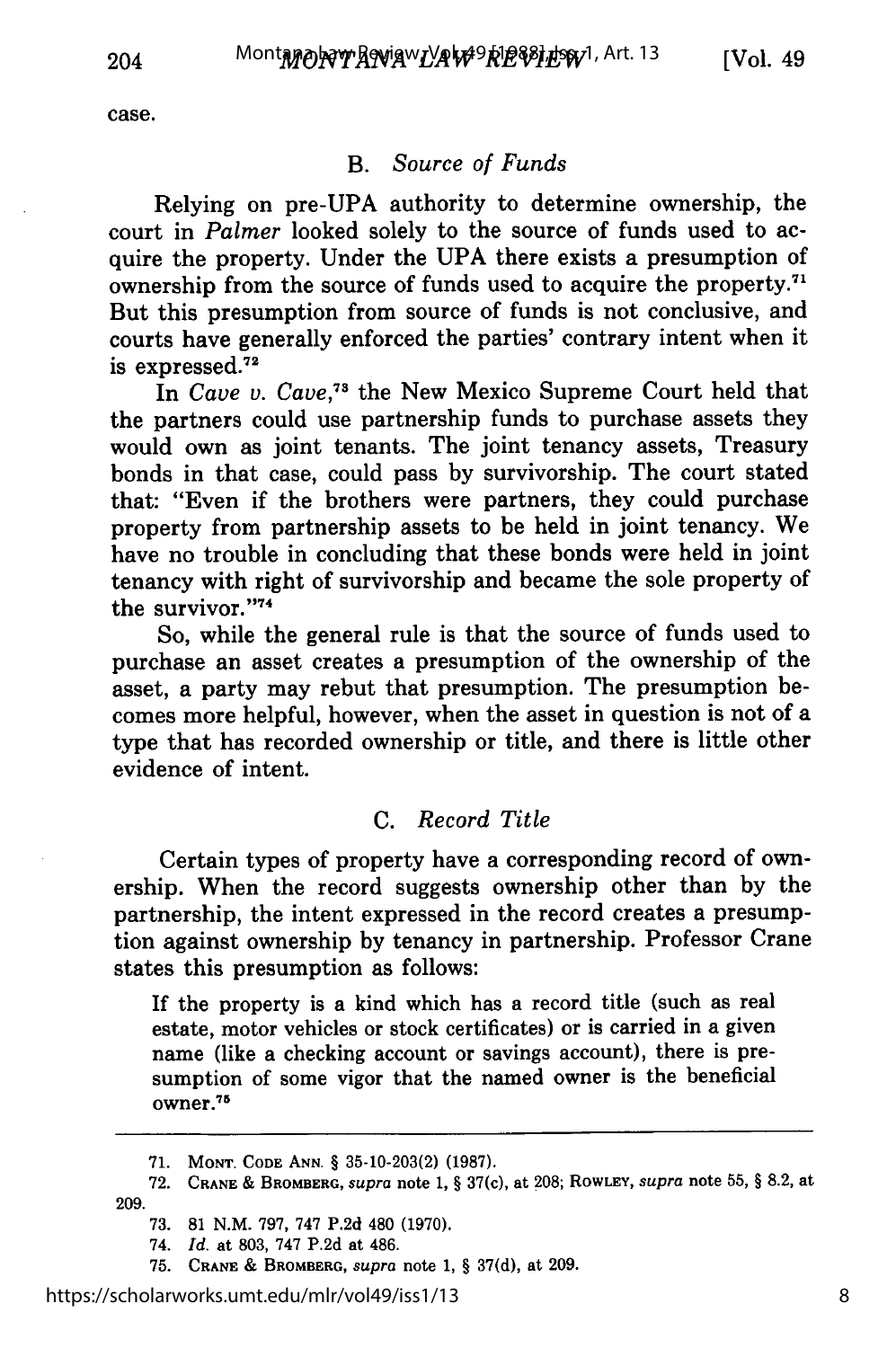St**eyggs**on: The Right of S**prrivarthio as is Belates to Partnershi**p Property in Mo**nta**na

The assets involved in *Palmer* were all of the type having recorded ownership. Interpreting the UPA through modern authority would have allowed the presumption from source of funds to be overcome by the intent expressed in the documents of ownership.

The dissent in *Palmer76* offered *Stroh v. Dumas77* as authority for finding that the partners held the assets in question by joint tenancy. Factually similar to *Palmer, Stroh* involved a partnership engaged in buying and selling cattle. The partners held the partnership checking account as joint tenants. The court in *Stroh* held that at the death of one partner the checking account passed to the surviving joint tenant: "As between themselves, the partners had the right to make such disposition of the partnership property as they deemed fit. . **.** . The Uniform Partnership Act recognizes this right and provides that the intention and agreement of the parties is to control."78

In *Wright v. Smith,* decided during the early years of the UPA, the Michigan Supreme Court considered the ownership of a checking account held in joint tenancy by the members of an alleged partnership.<sup>79</sup> In allowing the funds to pass by survivorship, the court found that the alleged partnership would not defeat the ownership of the checking account by joint tenancy. Instead, the court held that the possibility of a partnership being imposed provided an additional reason why the owners clearly made the account a joint tenancy.

With respect to the ownership of the checking account, William Palmer relied upon an earlier Montana decision, *Casagranda v. Donahue.80* That case involved a bank account with a joint tenancy signature card. The joint tenancy ownership was not questioned until after the death of one of the joint tenants. In the *Casagranda* opinion the Montana Supreme Court stated, "[i]ntention is clearly expressed on the face of the signature card. Additional evidence is unnecessary."<sup>81</sup> Since deciding *Casagranda*, the Montana Supreme Court has stated that a signature card is not conclusive evidence of a joint tenancy.<sup>82</sup> However, the general rule remains that the signature card establishes ownership when another intent is not shown.<sup>83</sup>

- 82. *See, e.g.,* Anderson v. Baker, 196 Mont. 494, 500, 641 P.2d 1035, 1038 (1982).
- 83. *See, e.g., Malek v. Patten, <u>-</u>* Mont. <sub>---</sub>, \_\_, 678 P.2d 201, 204 (1984).

<sup>76.</sup> *Palmer*, \_\_\_ Mont. at \_\_\_, 708 P.2d at 252 (Morrison, J., dissenting).

<sup>77. 117</sup> Vt. 13, 84 A.2d 408 (1951).

<sup>78.</sup> *Id.* at 16, 84 A.2d 410.

<sup>79. 235</sup> Mich. 509, 209 N.W. 576 (1926).

<sup>80. 178</sup> Mont. 479, 585 P.2d 1286 (1978).

<sup>81.</sup> *Id.* at 484, 585 P.2d at 1288.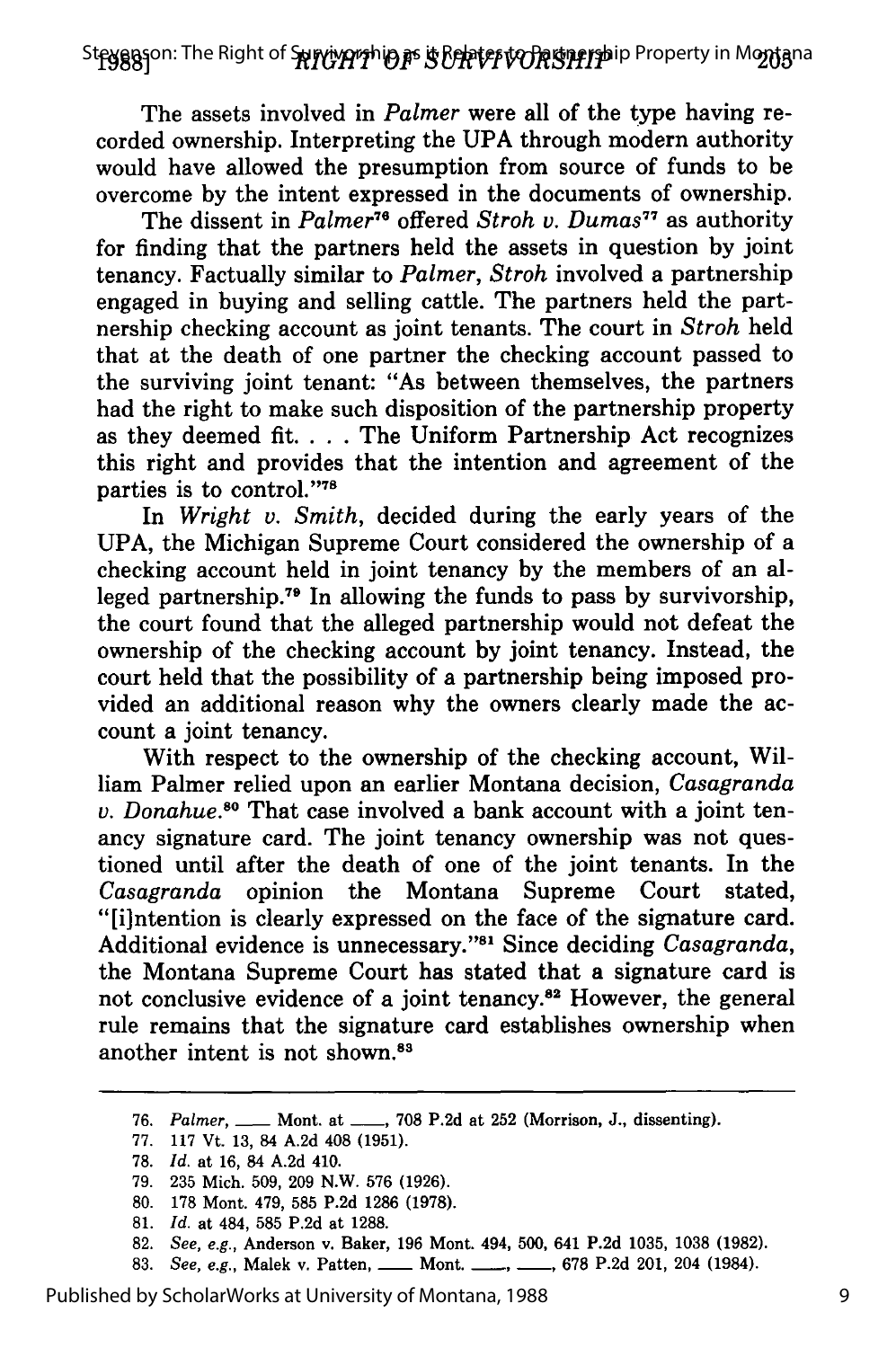The Montana UPA section that allows the contrary intention to show ownership other than by tenancy in partnership,<sup>84</sup> when taken together with the court's holding in *Casagranda,* supports finding joint tenancy ownership of the checking account. A Montana practitioner handling a similar case could further support this argument with cases such as *Stroh* and *Wright.* Interpreting the Montana UPA as allowing the presumption of tenancy in partnership to be overcome under a test such as in *Casagranda,* the court in *Palmer* would have kept Montana law in conformity with that of other jurisdictions which adopted the UPA.

## D. *Other Evidence of Intent*

Regarding the ownership of the brands, William Palmer relied on the Montana Supreme Court decision in *Marshall v. Minlschmidt.<sup>85</sup>* The court in *Marshall* held that the names of the owners joined by the word "or" creates a joint tenancy interest in the brand.86 As noted previously, the owners of a brand have the same interest in the cattle branded with that brand as they have in the brand itself.<sup>87</sup> This view concerning the wording of an ownership document establishing title has since been reaffirmed by the Montana Supreme Court.<sup>88</sup>

William and Robert re-registered one brand in 1971, using "or" in place of "and." William testified at trial that he and Robert understood the effect of registering the brand in the way they did.<sup>89</sup> This act by the Palmers showed an intent to create a certain ownership in the cattle.

In other jurisdictions this act would show a contrary intention sufficient to consider the brand joint tenancy property. In *District of Columbia v. Riggs National Bank,* the District of Columbia Court of Appeals decided the ownership of savings accounts held by partners as joint tenants.<sup>90</sup> The court held that if partners maintain property as joint tenants, and evidence produced shows they understood the consequences, the court should give effect to the right of survivorship.91

The Iowa Supreme Court in *Estate of Allen* dealt with the

89. Record at 12-20, *Palmer* \_\_\_\_ Mont. at \_\_\_, 708 P.2d 242 (available at clerk of court's office in Park County).

<sup>84.</sup> **MONT. CODE ANN.** § 35-10-203(2) (1987).

**<sup>85.</sup>** 148 Mont. **263,** 419 **P.2d** 486 **(1966).**

**<sup>86.</sup>** *Id.* at **269,** 419 **P.2d** at 489.

**<sup>87.</sup>** *Id.* at **270,** 419 **P.2d** at 490.

**<sup>88.</sup>** First Westside Nat'l Bank v. Llera, **176** Mont. 481, 485, **580 P.2d 100, 103 (1987).**

**<sup>90. 335</sup> A.2d 238 (D.C. App. 1975).**

**<sup>91.</sup>** *Id.* at 244.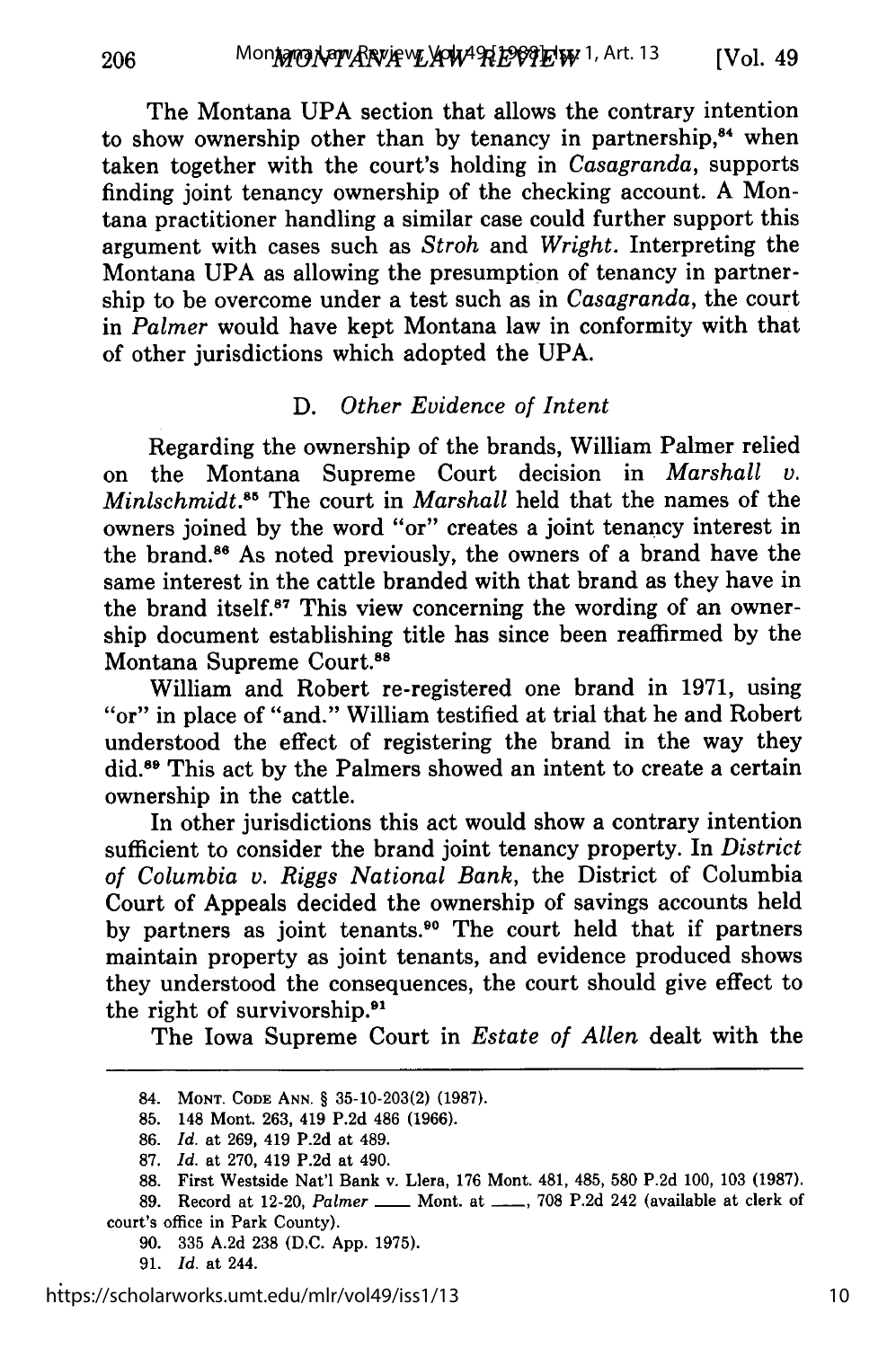question of whether property is owned by the partnership.<sup>92</sup> Allen involved a farming partnership utilizing a number of parcels of land. According to the title to those parcels of land, each partner was a joint tenant as to his wife. The partner and his wife, as a couple, in turn had a tenancy in common with another couple. Regarding this arrangement the court said: "It is manifest the parties carefully thought out and provided for the nature of their ownership in the parcels. The trial court was correct in determining the land was not a partnership asset."<sup>93</sup>

Under the reasoning of the Iowa court, the change in the recorded ownership of the cattle brand in *Palmer* would be strong evidence of the parties intent to hold the brand other than as a partnership asset.

The large span of time between the opening of the bank account in 1947 and Robert's death in 1981 also seemed to be a factor in the court's decision in *Palmer."4* Significant in this respect is *Brooks, Inc. v. Brooks,* in which the South Dakota Supreme Court found property used in a partnership to be partnership property even though title was held in joint tenancy.<sup>95</sup> In *Brooks*, two brothers operated a long continuing farming operation. One tract of land purchased by the brothers had title held as joint tenants.<sup>96</sup> The brothers held all of the other assets involved with the partnership, including other tracts of land as tenants in common. One brother died. The surviving brother lived for six more years. During this time the surviving brother continued to manage the partnership property, and never claimed the property by right of survivorship. Ownership of the one tract of land by joint tenancy was not discovered until the partnership assets were being divided following the death of the second brother.

At first blush, the *Brooks* decision appears to support the court's implication in *Palmer* that time may lessen the certainty of some methods of showing intent. However, in *Palmer* the partners added William's son Brad's name to the signature card many years after the opening of the account, and made no other changes at that time. This change to the signature card, without changing the form of ownership suggests reaffirmation of the intent to have a joint tenancy.

95. 86 S.D. 676, 201 N.W.2d 128 (1972).

<sup>92. 239</sup> N.W.2d 163 (Iowa 1976).

<sup>93.</sup> *Id.* at 167.

<sup>94.</sup> *Palmer*, <u>**-- Mont.** at **--**, 708 P.2d at 248.</u>

<sup>96.</sup> *Id.* at 677, 201 N.W.2d at 129. Title was conveyed to the brothers as "joint tenants with right of survivorship."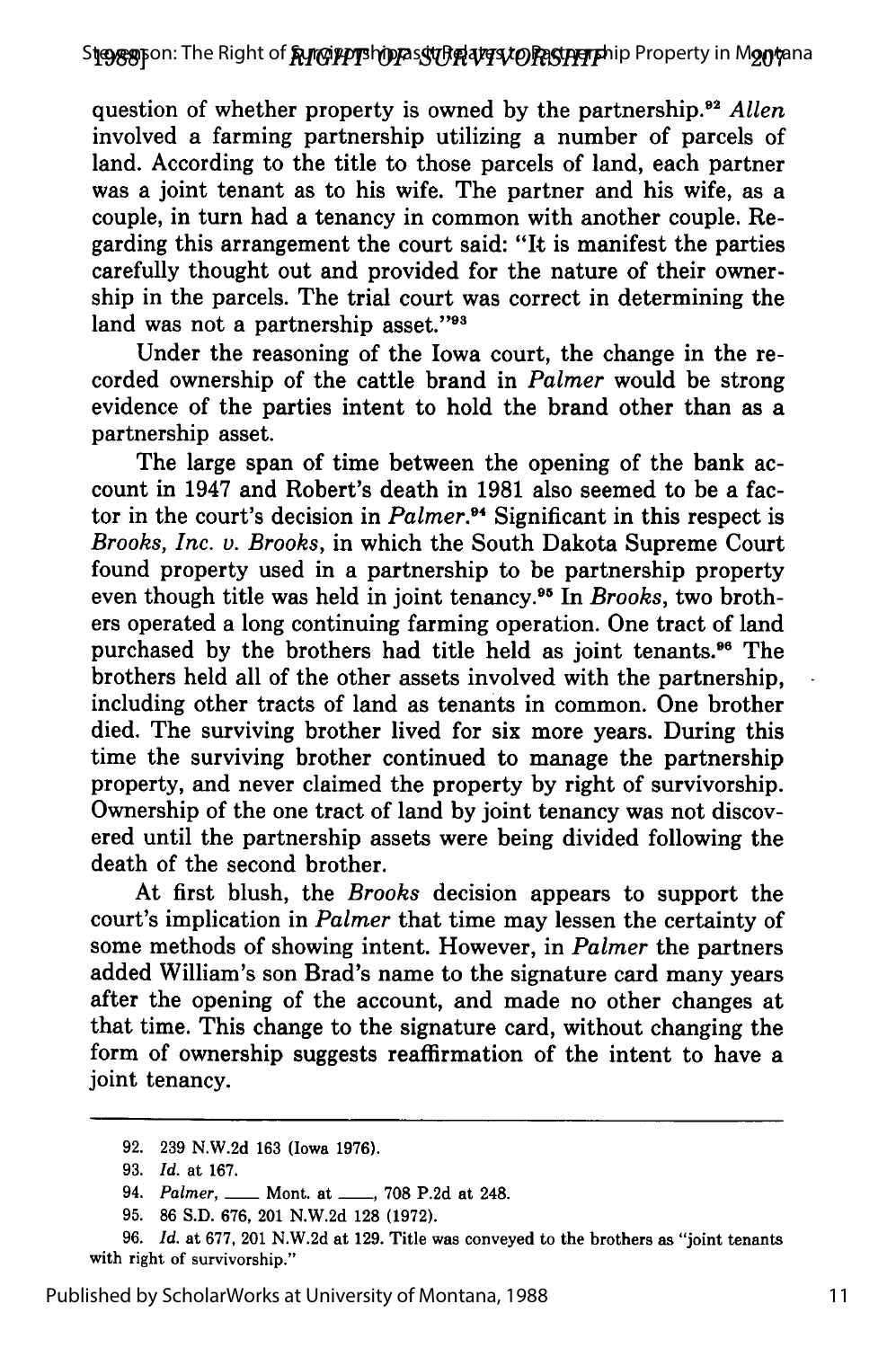208

## E. *Fraud, Mistake, and Estoppel*

An example of fraud in relation to survivorship rights in partnership property is found in *Condos v. Felder*.<sup>97</sup> The illiterate Felder did not know the contents of documents he signed. Felder's partner led Felder to believe that they had a joint tenancy with right of survivorship as to the real property and inventory of their business. But the documents Felder signed, as prepared by his partner, created a partnership in which Felder had an interest in the business inventory, but no interest in the real property. After the death of his partner, Felder became aware of the true situation. Finding that Felder had been defrauded, the court awarded him all the assets of the partnership. The court reasoned that the assets should have passed by survivorship, as Felder's partner had led him to believe they would.<sup>98</sup>

The doctrine of mistake can be used in cases factually similar to *Brooks.9 9* In *Brooks* the evidence suggested mutual mistake by the partners in taking title to one tract of land as joint tenants. Similarly, the court in *Brooks* could have applied the doctrine of estoppel, due to the time that elapsed while the surviving brother could have claimed the property but did not.

The court in *Palmer* also could have applied equity principles such as fraud, mistake, or estoppel. In doing so the court could have clearly expressed any underlying factors involved in its decision and still kept Montana partnership law in conformity with other jurisdictions.

## V. CONCLUSION

The court's analysis in *Palmer* of property ownership in a partnership setting was flawed by reliance on outdated authority. The *Palmer* decision creates at least two problems. First, the decision will cause uncertainty for Montana property owners utilizing joint tenancy ownership in conjunction with a partnership arrangement.100 And second, by diverging from the interpretations of other jurisdictions, Montana's law concerning partnership property differs from that of other states, defeating a primary purpose of enacting uniform laws.<sup>101</sup>

**By** combining and synthesizing the authority presented in this

**<sup>97. 92</sup>** Ariz. **366, 377 P.2d 305 (1962).**

**<sup>98.</sup>** *Id.* at **372, 377 P.2d** at **309 (1962).**

**<sup>99.</sup>** *See supra* note **95;** Brooks, **86 S.D. 676, 201 N.W. 128.**

**<sup>100.</sup>** *Palmer, \_\_* Mont. at **\_\_, 708 P.2d** at **251** (Turnage, **C.J.,** dissenting).

**<sup>101.</sup> MONT. CODE ANN.** § 35-10-104(4) **(1987). UNIF. PARTNERSHIP ACT** § **4(4), 6 U.L.A. 16** (1914).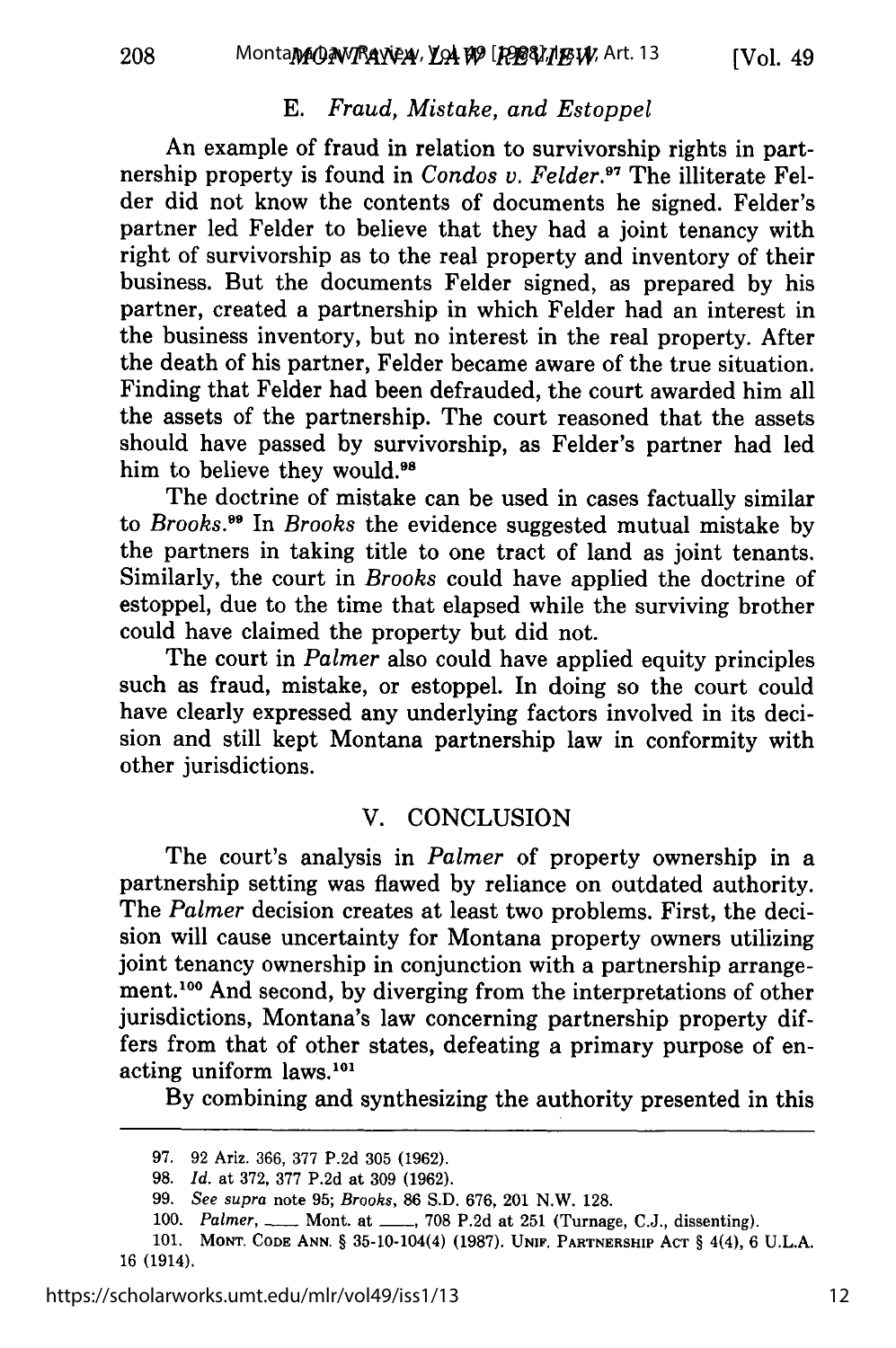note, a workable formula can be derived for answering a question such as in *Palmer.* The formula consists of a systematic series of presumptions of differing weight derived from the combined wisdom found in the UPA and the case law.

Following this formula the court should first look for any agreement between the partners. If an agreement exists that states the assets are to be held in a particular manner, or are to pass a certain way at the death of a partner, the agreement should be given effect. Since a written agreement is usually the best evidence of intent, practitioners should suggest such a written agreement to clients in a relationship that may be declared a partnership. Under the formula offered here, such an agreement should control, unless extenuating circumstances exist.

The extenuating circumstances the court should look to include fraud, such as in *Condos,"2* mistake or estoppel, such as in *Brooks,103* or other similar circumstances that should affect the outcome. If there are none of these extenuating circumstances, an agreement between the parties should control.

In the absence of an agreement by the parties, the court should next look to the source of funds used to purchase the asset. It is presumed that the ownership of the asset is the same as that of the source of funds used to acquire it. Generally this source of funds will suggest the asset is partnership property, as assets taken out of the partnership by the partners individually would still be viewed as partnership property under the source of funds analysis. Therefore, record title and other evidence of intent must be allowed to rebut the presumption from source of funds. But the presumption from source of funds remains important in that all assets will have a source of funds, while other methods of establishing intent may be absent.

The next consideration involves record title of the asset. In this phase of the formula the court should use the same test as it does normally in regards to the particular type of asset. For example, regarding checking accounts it should use an analysis such as in *Casagranda,04* and with brands an analysis such as in *Minlschmidt.*<sup>105</sup> Under that analysis if the asset is considered joint tenancy, there is a presumption it is joint tenancy, in the partnership setting. This presumption from record title must be of greater strength than that of source of funds, in order to give effect to the

<sup>102. 92</sup> Ariz. 366, 377 P.2d 305.

<sup>103. 86</sup> S.D. 676, 201 N.W.2d 128.

<sup>104. 178</sup> Mont. 479, 585 P.2d 1286.

<sup>105.</sup> *See supra* note 85. 148 Mont. 263, 419 P.2d 486.